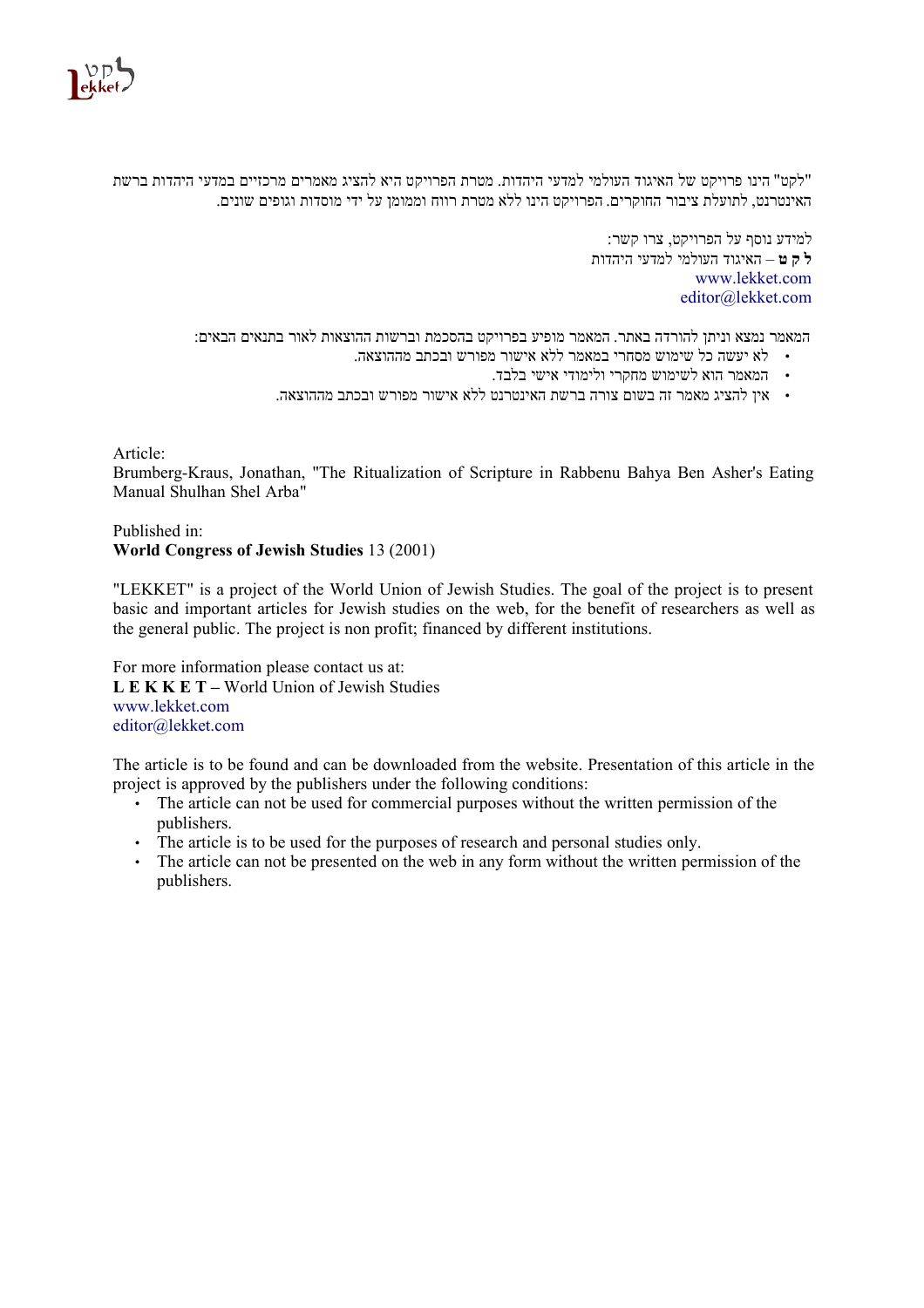## **The Ritualization of Scripture in Rabbenu Bahya ben Asher's Eating Manual** *Shulhan Shel Arba'*

By

Jonathan Brumberg-Kraus

*Shulhan Shel Arba* ["Table of Four"], a short yet encyclopedic ethical manual by the popular thirteenth century Spanish Jewish Biblical exegete and kabbalist Rabbenu Bahya ben Asher, is as important a starting point for "the Jewish view" of eating as pseudo-Nahmanidesí *Iggeret Ha-Kodesh* ["The Holy Letter"] is for "the Jewish view" of sex. In *Shulhan Shel Arba*, R. Bahya articulates a "torah of eating" which exemplifies a distinctively Jewish mode of spirituality - one that integrates ritual performance, textual study, and imaginative "midrashic" re-interpretations of ancient traditions in new cultural situations.<sup>1</sup> R. Bahya advocates a sort of ritual "performance" of scriptural verses at meals. Speaking and thinking about certain metaphorical verses from the Torah while dining is intended to fuse ostensibly opposed bodily and psychic capacities into a *single* experience, a ritualized *union* of opposites. The *hanhagot* (rules of conduct) in R. Bahya's *Shulhan Shel Arba* make what the participant *knows* to be separate – body and soul, corporeal human reality and incorporeal divine reality – *experienced* as one. Eating is perhaps our most animal, bodily function, and yet when it is done with "words" of Torah,î it can become the ultimate form of divine service. Of course, this is based on the much earlier rabbinic idea expressed in m.Avot 3:3: "At every table over which three have eaten and have spoken words of Torah over it, it as if they have eaten from the table of God."<sup>2</sup> But as Ze'ev Gries has already shown, the afterlife of this tradition in the genre of *hanhagot* literature (beginning in medieval Spain and Provence) demonstrates

 $1$  Jonathan Brumberg Kraus, "Meat-eating and Jewish Identity: Ritualization of the Priestly 'Torah of Beast and Fowlí [Lev. 11:46] in Rabbinic Judaism and in Medieval Kabbalah,î *Association for Jewish Studies Review*, 24/2 (1999), 227-262. In that earlier study I focused primarily on eating itself as a theurgic act, and showed how R. Bahya's theory of eating was a synthesis of Spanish kabbalistic and earlier rabbinic transformations of Biblical priestly "*torot*" of sacrifice and of "beast and fowl," i.e., the dietary rules of Lev. 11. But now my paper expands upon a point I discussed only briefly in that earlier study, that ethical manuals like *Shulhan Shel Arba* "provide rabbinic scholars with a 'script' for embodying Torah... [to] transform Torah verses into 'ritualized metaphors'" (237). Therefore R. Bahya also advocates certain ways of <u>speaking certain words of Torah at meals</u> as spiritually efficacious ritual acts.<sup>2</sup> *Shulhan Shel Arba*, Chapter 1, p. 474.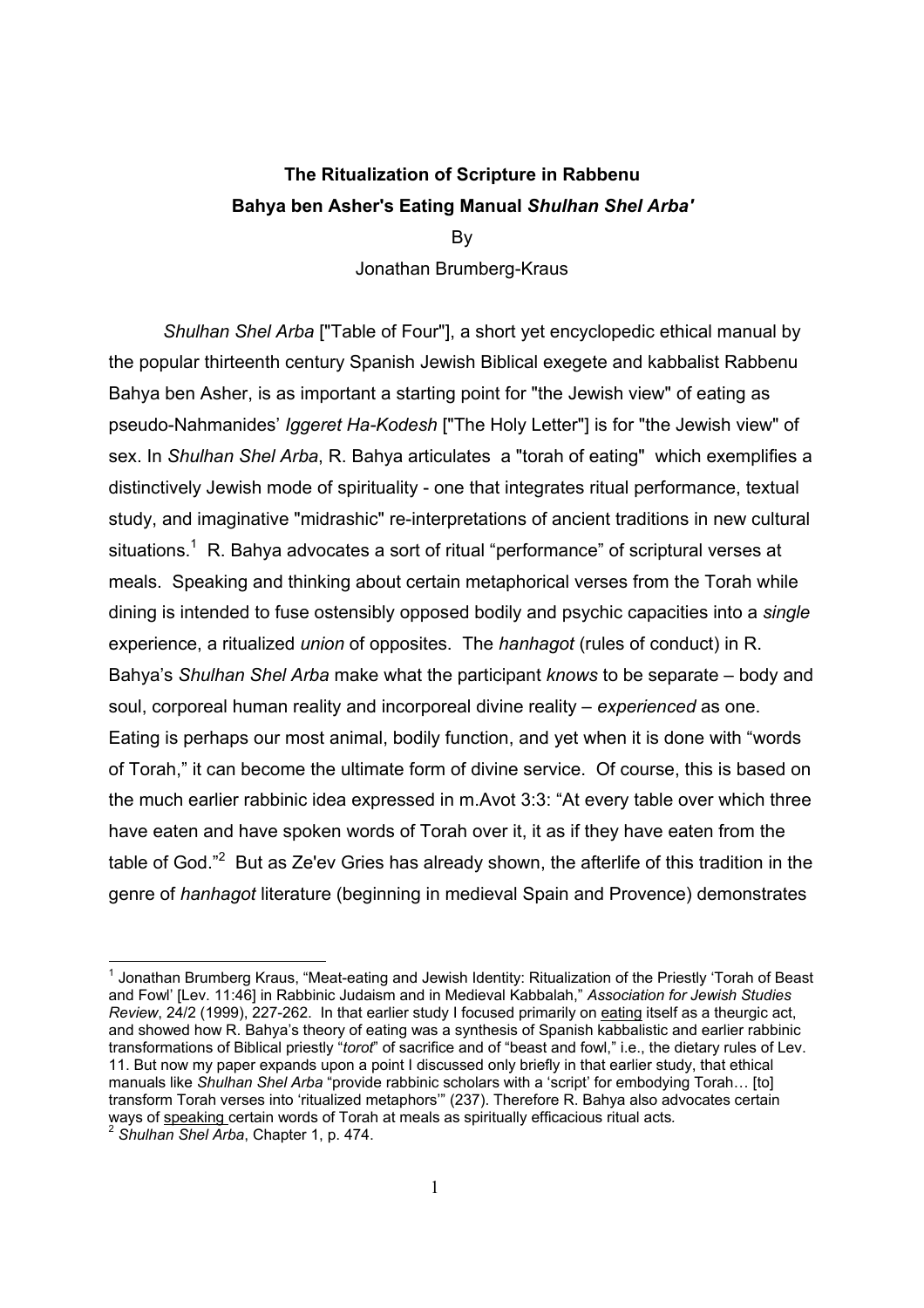this genre's particular tendency to transform descriptive traditions into prescriptions.<sup>3</sup> In other words, the rabbinic descriptive metaphor comparing tables with words of Torah over them to the altar in the Temple, those without them to "sacrifices of the dead" becomes a prescription to say words of Torah over the table. It is what  $I -$  following the ritual theory of James Fernandez - would call the ritualization of a metaphor.<sup>4</sup>

Rabbenu Bahya creates new rituals by having people say or concentrate on specific scriptural metaphors at the specific time they are gathered together for communal meals. The metaphors and order of the meal practices are themselves old  $$ inherited rabbinic traditions. What's new is R. Bahya's instructions that groups of three or more say words of Torah *about* the table while they are gathered to eat *over* the table. That is, R. Bahyaís interpretation of the metaphoric tradition he inherited from m. Avot 3:3 not only turns it into a prescription, but also seems to play on the double meaning of *al* in the Hebrew phrase *divrei ha-Torah al ha-shulhan. - ì* **Words of Torah about the table over the table.**" His ritual innovation is to specify which words of Torah at which times.

 R. Bahya makes certain specific verses of Torah an integral component of the eating rituals themselves, the "things said" - to use the terminology of Jane Harrison's

 $\overline{a}$ 

<sup>3</sup> Zeev Gries, *Sifrut ha-hanhagot: toldoteha u-mekomah be-haye haside R.Yisra'el Ba`al Shem-Tov* (Tel Aviv: Mosad Bialik, 1989) pp.18-22. 4

<sup>&</sup>lt;sup>4</sup> James W. Fernandez, "The Performance of Ritual Metaphors," The Social Use of Metaphor, ed. J. David Sapir and J. Christopher Crocker (Philadelphia, PA: University of Pennsylvania, 1977) 100-131; *Persuasions and Performances: The Play of Tropes in Culture* (Bloomington, IN: Indiana University, 1986). Ivan Marcus has used this approach quite successfully to interpret medieval Northern European Jewish eating rituals in his book, *The Rituals of Childhood* (New Haven: Yale University Press, 1996) cf. esp. 5-7. It was Marcus' study of Jewish "ritualizations of metaphor" in particular that inspired my work on R. Bahyaís use of scriptural metaphors.

More generally, the comparative study of scriptures, the theory that "scripture" is a cross-cultural category of religious experience, informs my approach here. Scripture in Willam Graham's words is a "relational concept." What makes something "Scripture," what makes something Torah is not only its content, but what people do with it, how they treat it. For this theoretical approach, see especially William A. Graham, *Beyond the Written Word: Oral Aspects of Scripture in the History of Religion* (Cambridge: Cambridge University, 1987) and "Scripture," The *Encyclopedia of Religion* (ed. Mircea Eliade. New York: Macmillan, 13: 133-145); Wilfred Cantrell Smith, *What is Scripture? A Comparative Approach* (Minneapolis: Fortress, 1993); Miriam Levering, ed. *Rethinking Scripture: Essays from a Comparative Perspective* (Albany, NY: SUNY, 1989; and Jeffrey Timm, ed., *Texts in context: traditional hermeneutics in South Asia* (Albany, N.Y.: SUNY, 1992). For studies of Torah from this comparative perspective, see Barbara Holdrege, *Veda and Torah: Transcending the Textuality of Scripture* (Albany, NY: SUNY, 1996); Martin S. Jaffee, "A Rabbinic Ontology of the Written and Spoken Word: On Discipleship, Transformative Knowledge, and the Living Tests of Oral Torah," unpublished paper read at the American Academy of Religion Consultation on the Comparative Study of "Hinduisms" and "Judaisms" (November, 1996).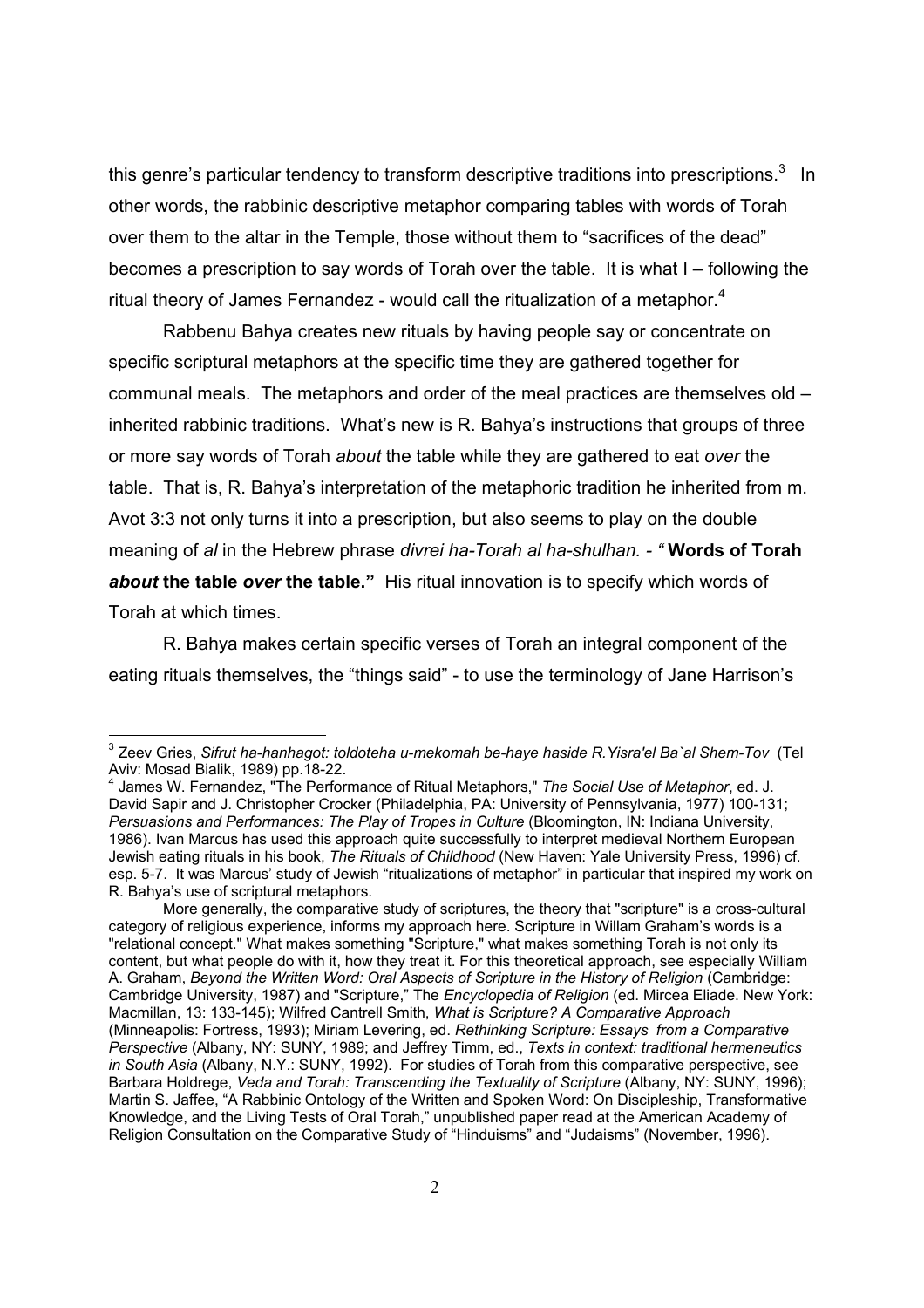classic definition of rituals.<sup>5</sup> Rituals in general, and these eating rituals in particular, integrate three basic structural components: "things shown" (the ritual "props" themselves like the table, bread, table cloths, knife, one's own ten fingers), "things said" (statements about the props like "this is the table before the Lord" or "Blessed are You Lord our God who brings forth bread from the earth"), and "things done" (the formal, ordered activities of manipulating and eating the talked-about props). Blessings, songs, the verses of Torah upon which *Shulhan Shel Arba* instructs its readers to concentrate, or talk about - are all examples of "things said" *within* a ritual. Thus words about rituals can be a constituent part of rituals. These "things said" play the crucial role of labeling, of transforming ordinary behaviors into something extraordinary. They are the "mode of paying attention" that makes otherwise unremarkable behaviors into rituals – behaviors performed with a heightened consciousness of their meaning.<sup>6</sup> As Baruch Bokser says regarding the rabbinic Passover seder, the process of ritualization takes "an accident [or peripheral feature] and by projecting upon [it] both significance and regularity,

annihilates its original character as accident. $\overline{7}$  Thus R. Bahya takes random Scriptural references to the table, and to eating or drinking from the vast corpus of Biblical and rabbinic tradition, and the references to Scripture quite likely to occur in the casual conversations of rabbinic scholars at a meal together, as the *divrei Torah* that **ought** to be regularly uttered and reflected upon at such meals.

R. Bahya "annihilates the accidental character" of *divrei torah al ha-shulhan* ('words of Torah on/about the table") in four principle ways. First, he specifies that his little book of *divrei torah al ha-shulhan* ought to be by the hand of its readers whenever they are at a communal table. As R. Bahya says in the rhymed prose part of his introduction to *Shulhan Shel Arba*,

My heart lifted me...to write about this in brief in a book, and to include in it 'precious sayings,' so that it be in the hand of any person on his table, that he should set it down by his right hand, and that it should be with him, and that he

<sup>5</sup> Jane Harrison, "Themis," *The Myth And Ritual Theory : An Anthology* , ed. by Robert A. Segal (Malden, MA: Blackwell Publishers, 1998) 58-82.

<sup>6</sup> Jonathan Z. Smith, *To Take Place: Toward Theory in Ritual* (Chicago: University of Chicago, 1987) p. 103; "The Bare Facts of Ritual," HR 20 (1980), pp. 113-115.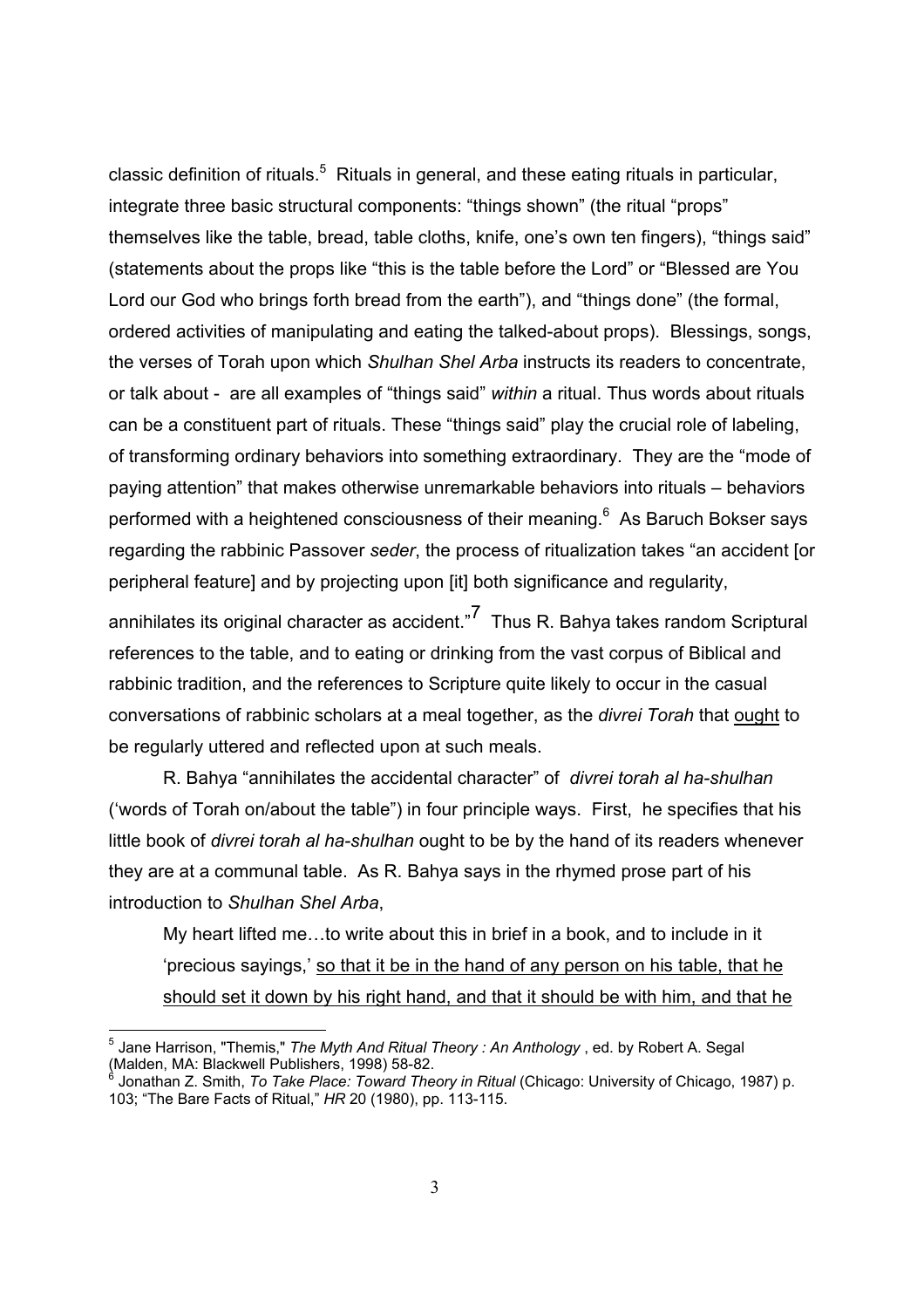read in it all that is required at his meal. And if at the time one is eating, he merits the drawing of his inclination to what is in this book of mine, and according to its words, he is sure to be at the level of the pious ones who are perfect in their qualities, who wage the war of HaShem, and oppose all their desires.<sup>8</sup>

Secondly, he argues that the obligation to recite "the Grace After Meals," Birkat Ha-*Mazon* (which includes Scriptural verses) does not absolve one from their "obligation" to say words of Torah over the table. $^9$  Thus, in effect R. Bahya says that additional words of torah are to be said at meals as regularly as *Birkat Ha-Mazon*. Thirdly, R. Bahya gives explicit instructions to think about one verse in particular while eating meals: Ex 24:11: "they [the leaders of Israel] envisioned God and they ate and drank." (ויחזוּ את האל הים וי אכלו וישתו). Finally, besides Ex 24:11, R. Bahya gives the same type of explicit instructions to think about other specific Torah verses while eating a meal. If the first two points ritualize *divrei ha-torah al ha-shulhan* by making them regular obligations, it's the explicit instructions to think about or concentrate on certain specific verses that ritualizes them in the sense of making them "things said" in order to "project significance" on the accidental actions of eating.

 The language which R. Bahya uses to instruct his readers to think about Exodus 24:11 and other specific verses is clearly intended to add an intellectual dimension to the physical act of eating meals. R. Bahya uses the language of "turning one's *mahshavah*" ("thought, mind, or intention") to and having one's *mahshavah* "ramble about" (*meshotetet*) God, or to "fixing one's intention on the purpose" (*lehitkavven...takhlit kavvanato*) when one is eating, or to reflect upon (*li-hitbonen*) the appropriate scriptural verses one should have in mind.<sup>10</sup> For example, Bahya says

And thus it is necessary that when one eats, he turn his thought [*mahshevato*] and that it ramble about [*meshotetet*] the Holy One Blessed Be He over each and every bite – according to the matter of "They envisioned God and they ate and drank."  $[Ex 24:11]^{11}$ 

 $\overline{a}$ 

<sup>&</sup>lt;sup>7</sup> Bokser, "Ritualizing the Seder," 445, citing Jonathan Z. Smith, "The Bare Facts of Ritual," *HR* 20 (1980), pp. 113-115.<br><sup>8</sup> Shulhan Shel Arba, p. 460.

<sup>8</sup> *Shulhan Shel Arba*, p. 1551.<br><sup>9</sup> *Shulhan Shel Arba*, p. 474; *PA*, p. 577.<br><sup>10</sup> E.g., *Shulhan Shel Arba*, p. 496.<br><sup>11</sup> *Shulhan Shel Arba*, p. 496.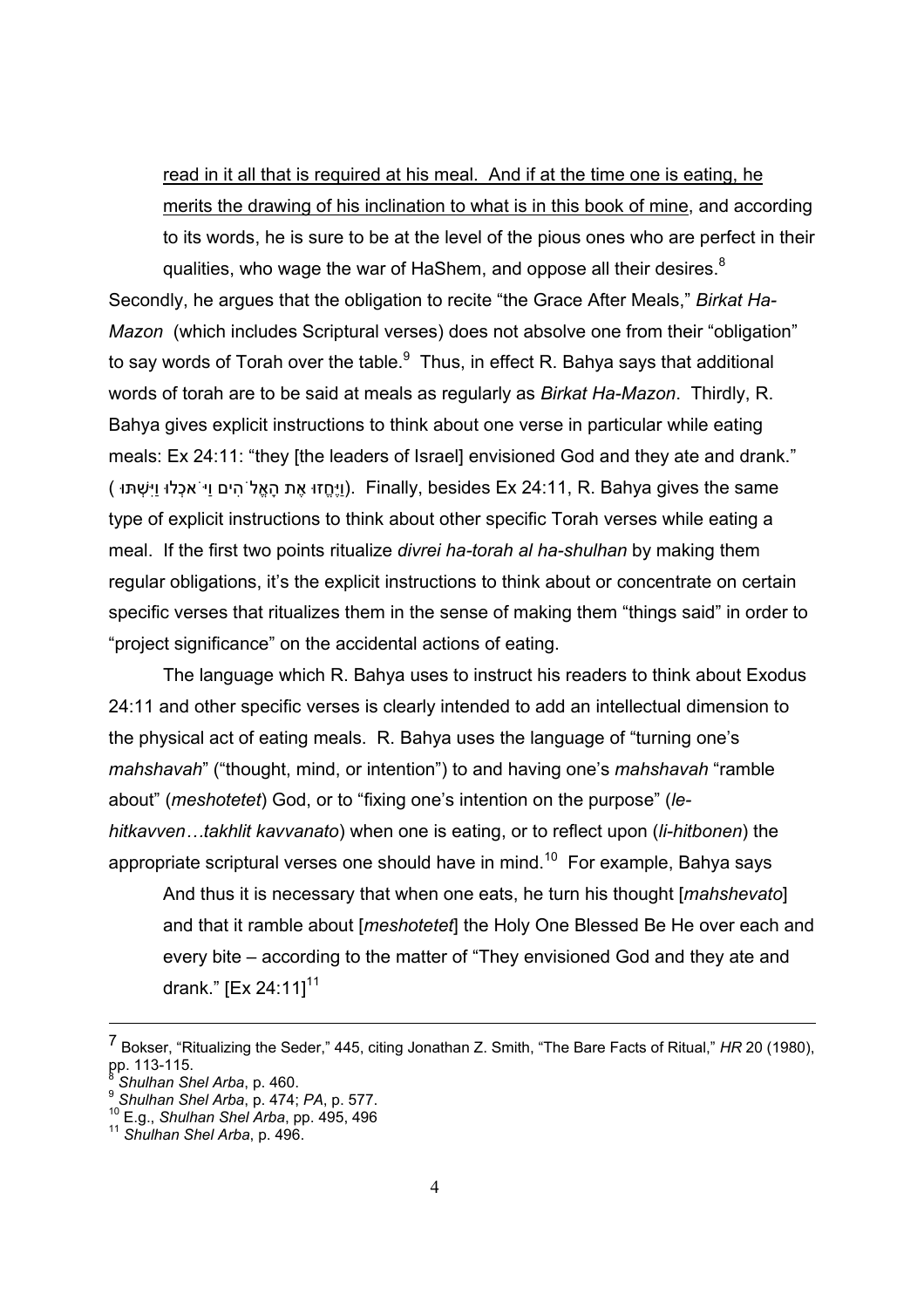Or,

Know that it is fitting for a righteous person to focus his intention while eating [*yitkavven be-akhilato*] only on the fact that the bodily meal through which his body is sustained for the moment will allow the soul to show its powers and bring them to action, and by this will acquire the eternal meal that will sustain him forever. And look at the holy status of the "leaders" [lit., *atziley*] of Israel, who were eating and looking with the heart itself [or, at Him with their heart] - *this* is what is written, "They envisioned God and they ate and drank," [Ex 24:11]. For the limbs of the body which are the instruments of the soul receive power and strength from the meal, and the soul through its powers is stimulated for them and strengthens them with *this thought* [*be-mahshavah ha-zot*]...and his body is clothed in the thought of his soul  $-$  and the two of them together are as good as one and fit for the Shekhinah to dwell amidst them, and this was the intention of Moses and the elders at Jethroe's banquet.<sup>12</sup>

These and similar references seem to specify what R. Bahya means at the beginning of the chapter in which they appear, when he says, "It's a great obligation for a person to reflect upon [*le-hitbonnen*] the nature of eating and to reflect upon [*le-hitbonnen*] its proper end *[takhlit*].<sup>n13</sup> One reflects on the nature of eating precisely by reflecting upon those specific verses of Torah that metaphorically refer to the meaning and purpose of eating. Even here, where R. Bahya goes on to say that eating is basically the "annihilation of what's eaten and lost," I think his point is that the thinking itself, the intellectual act is what makes visible bodily eating into invisible soul nourishment  $$ something like turning something into nothing.

 At this point, one may object and say that R. Bahya instructs people only to think about these scriptural verses, and not necessarily to say them out loud, as part of ritual of eating a communal meal. However, even though R. Bahya prefers verbal expressions for cognitive activity to describe what one is to do with the scripture verses, i.e., *taskil, tedaí,* as well as *lehitkavven,* turn oneís *mahshavah*, let oneís *mahshavah meshottetet, le-hitbonen*, etc., it seems unlikely that this mental activity could function

<sup>-</sup><sup>12</sup> Shulhan Shel Arba, p. 495.<br><sup>13</sup> Shulhan Shel Arba, p. 491.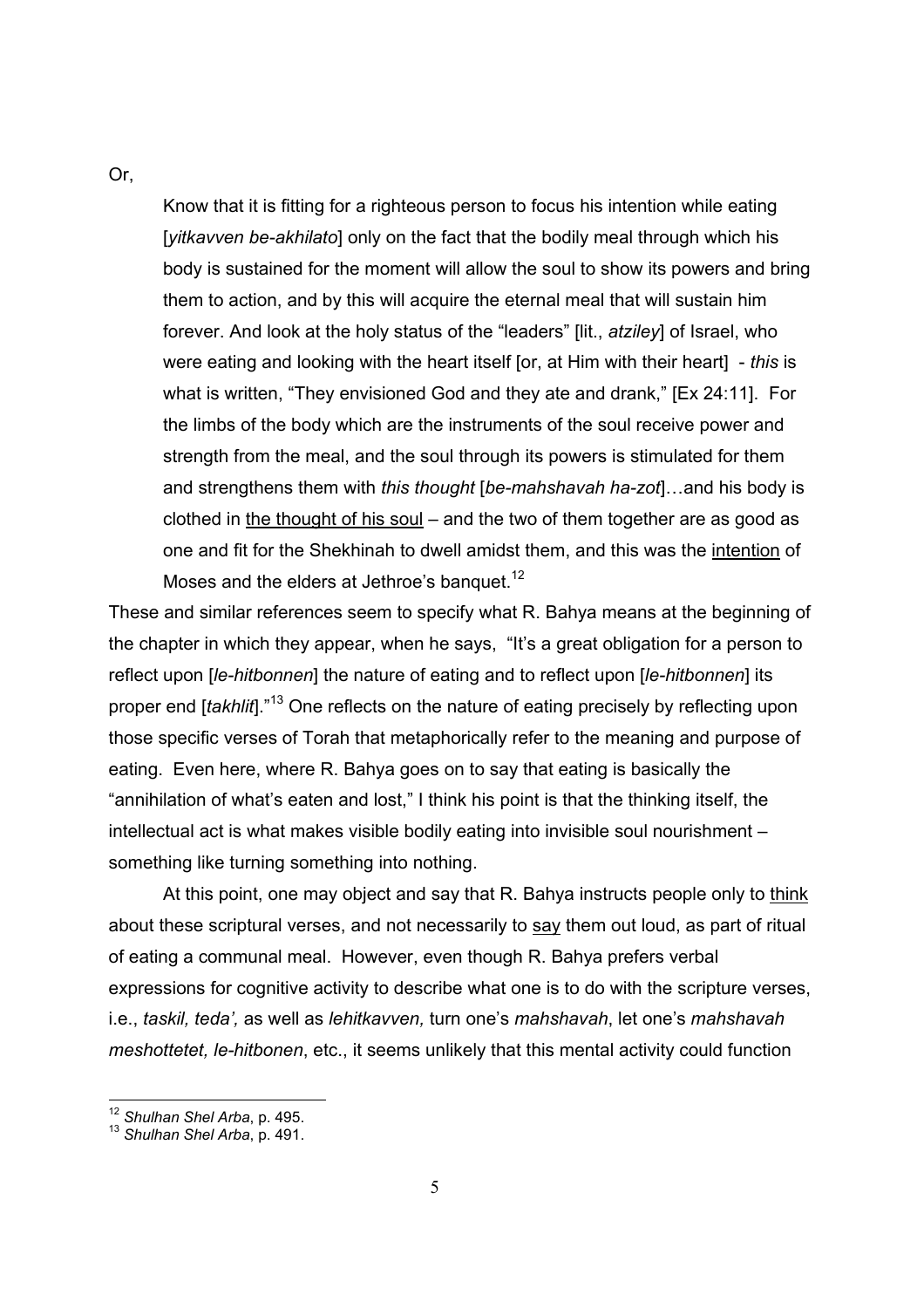the way it's supposed to were it not thinking aloud. Moreover, to understand these terms otherwise would be inconsistent with the general remarks R. Bahya makes at the beginning of his book obligating meal-goers to *say* words of Torah over/about the table, and the analogy he draws between these additional words of Torah and the obligatory berakhot that are obviously spoken aloud. One is to "read [*kara*] – presumably aloud -"from his book, all that is required for a meal."<sup>14</sup> And Bahya says, of all the seven orifices of the face, the mouth is the most important one, the "chosen" one, for "the mouth is the instrument designed especially for praising Him, for it was created for *no other reason* but this."<sup>15</sup> R. Bahya makes it clear that God "chose" this organ not simply to eat and drink, but "for the Torah and mitzvot, that it should bless His name and should tell of His renown [*tisapru tehilato*] as in the matter of the heavens and their hosts telling [*misaprim*] of His glory" – telling it aloud, publicly.<sup>16</sup> If thinking with the right intentions is praising God, it must go through the chosen orifice  $-$  the mouth. The words of Torah are to function like a mnemonic device, like the recitation of *birkat ha-mazon* after one "has eaten and been satisfied." Thus Bahya interprets the Scriptural prooftext for the obligation to recite grace after meals, which is itself included in the standard liturgical text of this blessing ("You shall eat and be satisfied and bless the Lord your God [ve-akhalta vesava'ta u-verakhta et Adonai elohekha], Dt. 8:10) as follows: "At the time of eating when you are closest to forgetting Him, and your intellect is distracted from knowing Him, at that very moment *know* Him and cleave to Him," that is, after 'you have eaten and been satisfied' and are about to throw off the yoke, *'bless* the Lord.'<sup>17</sup> Bahya then goes on to say "*this* in my view is the explanation of the scriptural verse 'in all your ways, know Him [Prov. 3:6]."  $18$  Bahya equates "knowing" and "saying a blessing" to God in this argument, suggesting that the cognitive act is something that is mediated through the mouth. Thus the "knowing" of Prov. 3:6 by means of saying a blessing after eating becomes in effect a "complete rite of worship [*avodah*], like one of the divine rites of worship [ha-avodot ha-elohiyot, i.e., the divinely ordained sacrifices],"

<sup>&</sup>lt;sup>14</sup> Shulhan Shel Arba, p. 460.<br><sup>15</sup> Bahya, *Shulhan Shel Arba*, p. 475.<br><sup>16</sup> Shulhan Shel Arba, p. 475, supported with two proof texts using the verb .r/p/x, Ps 19:2 and Is 43:21.<br><sup>17</sup> Shulhan Shel Arba, p. 493-494.<br><sup>18</sup>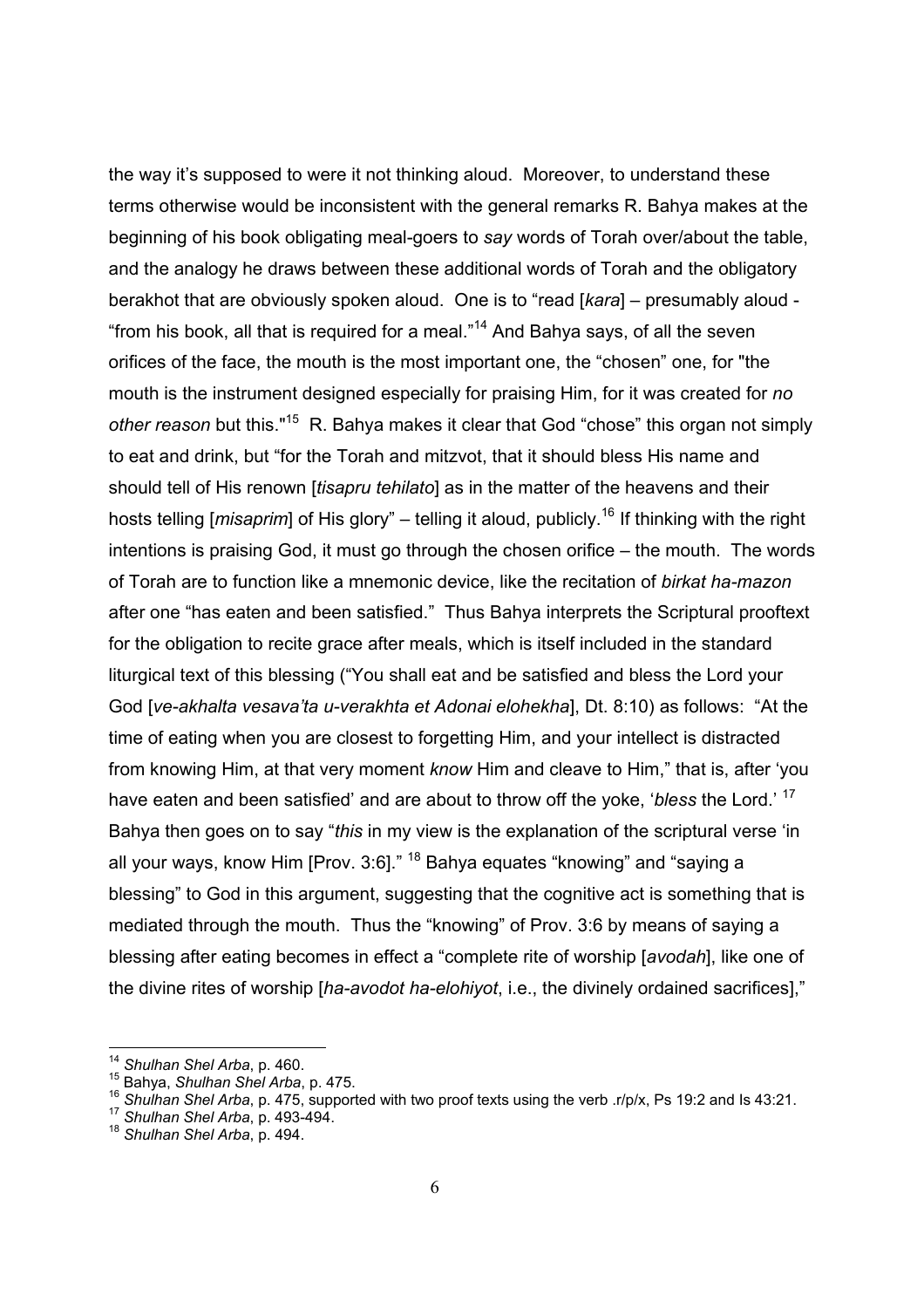according to Bahya's logical sequence of metaphorical analogies. <sup>19</sup> Also Bahya's instruction that one "lengthen one's time over the table" even after one has finished eating seems to presume that saying words of Torah is what one does to stay longer at the table, since it is in this very context that Bahya asserts that saying *birkat ha-mazon* after eating does not satisfy the obligation of saying words of Torah *al ha-shulhan.* So if I am correct in saying that Bahya means "speak words of Torah" when he says think about, or focus your mind in this or that verse, why doesn't he just say that? I think it is because Bahya wishes to emphasize the invisible intellectual dimension of interpreting Torah as what goes up from the table to God, turning bodily eating into divine service, kind of like the *reah nihoah* of the sacrifices. Or in Bahya's words "the invisible is united with the Invisible, and the visible to the visible.<sup> $20$ </sup> Right intentions go to God, while corporeal food is consumed in the belly. Thatís the theory. In practice, I think Bahya views the words of Torah spoken over and about the table as sort of *kavvanot*, explicit verbal reminders to perform the rituals of eating with conscious awareness of their meaning.

However, when Bahya says, "turn your thought to "they envisioned God and they ate and drankî when you are eating, it is not a simple predication based on a one-to-one correspondence (like Jesus' words at the Last Supper: "This bread is my body, this wine is my blood"). Bahya doesn't just apply independent Scriptural verses to discrete things or actions, but rather, complex *midrashim* of verses to the act of eating. Bahyaís ritualization of scripture is what I would describe as "applied midrash." I will briefly discuss two ways in which Bahya applies midrash to the rituals of eating. First, Bahya evokes a rich selection of midrashic traditions about Ex 24:11 for which the phrase  $$ ìthey envisioned [*va-yehezu*] God and they ate and drankî becomes a sort of conceptual shorthand for a specific theory of prophetic experience as the fusion of body and soul in "real eating" – akhilah vadai'it; both body and soul are mutually "nourished" - they "really eat" when experiencing a prophetic vision, *hazon*.. Secondly, Bahya evokes a whole network of metaphors imbedded in specific scriptural verses that he

<sup>&</sup>lt;sup>19</sup> Shulhan Shel Arba, p. 497.<br><sup>20</sup> Shulhan Shel Arba, p. 492. This is R. Bahya's interpretation of Ps 103:1: "My soul – Bless YHWH, all my guts His holy name. The soul blesses God with Torah thoughts, the body blesses God's visible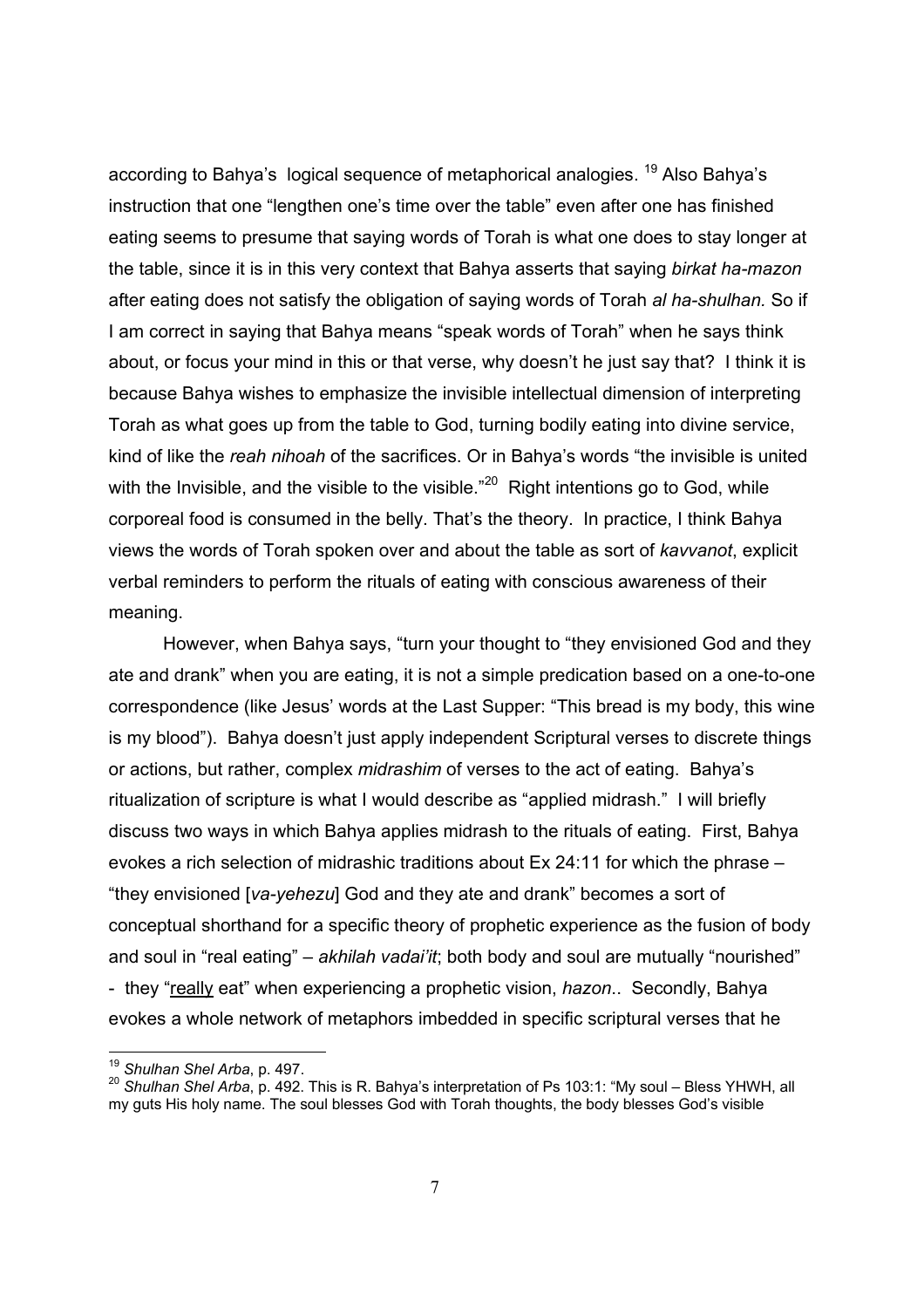links associatively, to make the meal mean many things at once  $-$  yet all of course, predicated on the meal. I suspect this effect is what Bahya has in mind when he refers to the eater's "thought ... rambling about [*mahshevato... meshotetet*] the Holy One Blessed Be He.<sup>n</sup> In both approaches Bahya emphasizes the multiple, even contradictory ways of understanding what "real eating" is, but at the same time their unity, at least in the unified experience of all of them being at play in the performance of the rabbinic meal ritual.

 Bahyaís references to Ex 24:11 signal a specific set of concepts important to him. This verse conveys for him the concepts of *akhilah vadai't*, the "real eating" that occurs when the soul is nourished by a vision of God, and the reconciliation of opposite forms of nourishment, that of the body and that of the soul. Moreover, via Ex 24:11, he associates *akhilah vadaiíit* and the resolution of the soul/body opposition with past precedents (the manna in the wilderness), with the future messianic banquet reserved for the righteous in the world to come, and with a whole set of other Scriptural metaphors designed to raise the level of the experience of eating, as well as to raise the status of mindful eaters themselves.

Bahya's interpretation of "they envisioned God and they ate and drank" as a positive thing is based on the tradition attributed to R. Yohanan in *Vayikra Rabba* that what the leaders "envisioned" was "real eating" – akhilah vadai'it. In the context of the original midrash in *Vayikra Rabba* to the parashah *Aharei Mot,* R. Yohananís phrase *akhilah vadai'it* is meant in contrast to other possible interpretations of the end of Ex 24:11. וּיֵחֱזוּ אֶת הַאֱל<sup>'</sup> הים ויּ אכָלוּ ויִּשְׁתּוּ most of which can be found in *Vayikra Rabba*). It could mean they ate *after* seeing God - the point of the tradition that the leaders celebrated with a banquet since they saw God and survived. Or it could mean that they saw God *as if* they were companions talking to another at the same dinner table – the tradition immediately preceding R. Yohanan's remark. Thus R. Yohanan's point is that the vision of God was not like table companions eating together at the same table, but that the vision of God was *really* eating, *akhilah vadaiíit*. The leaders were actually nourished from the "light of the face of the King" (Prov 3:6). However, implicit in R. Yohanan's

attributes - "His holy name" - by eating food in His Name. The single verse emphasizes however that is a simultaneous, coordinated process.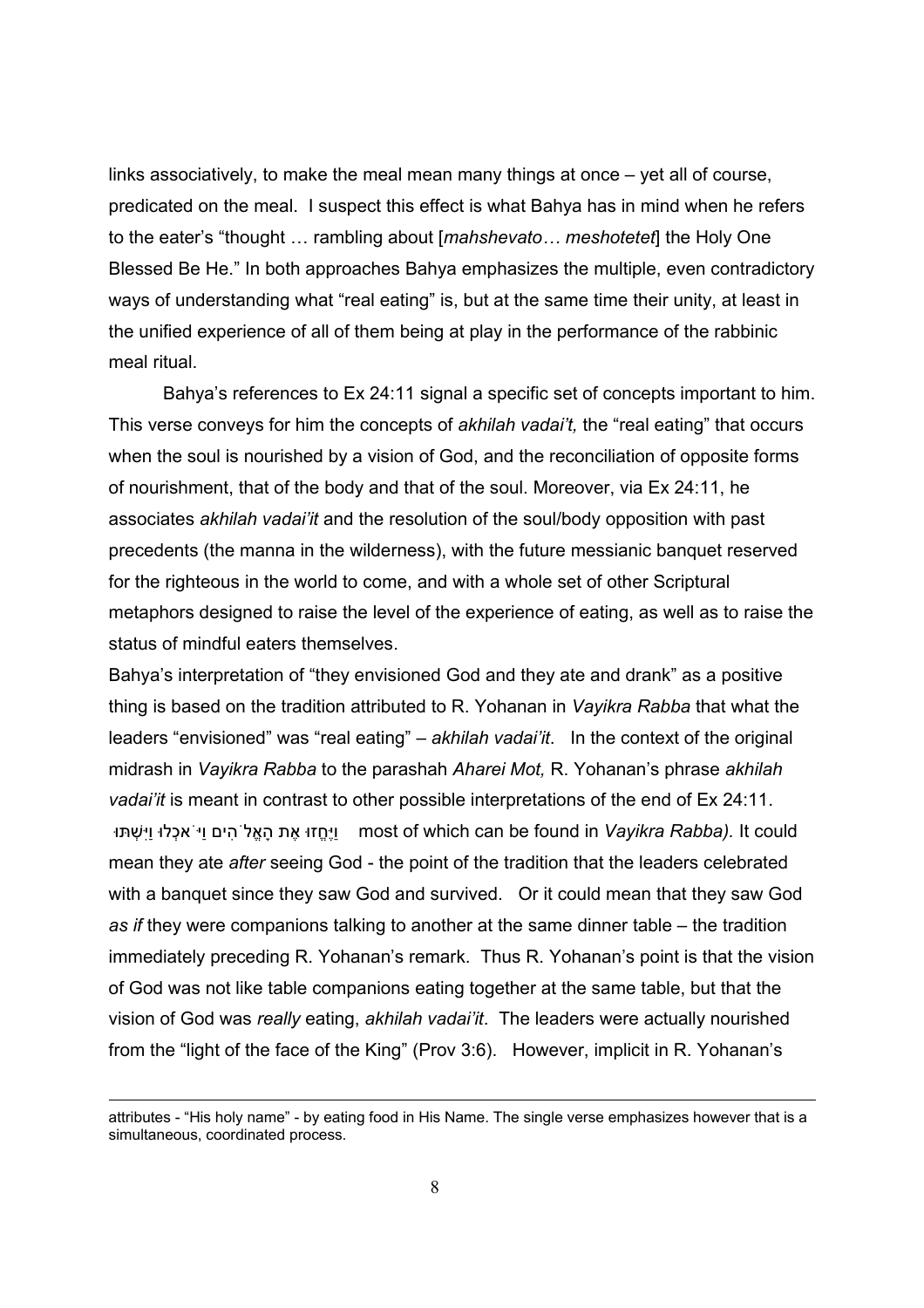view, at least as R. Bahya interprets it, is that this "real eating" is in contrast to bodily eating, which is really only an illusion, a lie. It is the soul's eating of the light of the King's face that's the real eating.<sup>21</sup> Or the eating and drinking could have occurred simultaneously with the vision of God, but in a negative sense. The leaders saw God while they were disrespectfully pre-occupied with satisfying their bodily hunger, "with a coarse heart" according to Rashi's interpretation. Or the point of the verse is conveyed by the word *va-yehezu* – that the leaders of the Israelites had a prophetic vision of God. Here the circumstance that the leaders ate and drank afterward reflects their status in the ranks of prophets. The "*atzilim*" were higher than ordinary Israelites, who were afraid to approach the mountain, but lower than Moses – whose vision of God directly, not through a mirror, enabled him to fast for 40 days and nights – feasting only on the light of the Divine Presence, while the leaders' mediated vision sustained them only for the moment; they had to eat and drink right afterwards.<sup>22</sup> While R. Bahya accepts the validity of all these interpretations, he nevertheless favors the interpretation of this prophetic vision as *akhilah vadai'it* "real eating," and interprets it to imply a dualistic distinction between soul nourishment and bodily eating.

 However, for Bahya, the verse Ex 24:11 both emphasizes and reconciles the opposites of body and soul nourishment. It refers to both visible bodily eating and invisible "soul-eating." In this verse, body and soul coordinate their distinctive activities in a single process. Their fusion is a cleaving to God, reflected in the syntax of another verse, Ps 103:1: *Barkhi nafshi et YHWH ve-kol kirbi et Shem kodsho* ("My soul – Bless YHWH, all my insides His holy name.") In this verse, "the invisible [my soul] is united by [Bless] ing with the Invisible [YHWH], and the visible [my insides] to the visible [His holy name]." The two parallel processes are conveyed by a single verb, "bless!" So Bahya urges, "Understand this, that the powers of the soul are revealed and come to action only by means of the body, and if so, the body is greatly needed to proclaim the soul's high degree and its perfection.<sup>" 23</sup> Therefore, "They envisioned God and they ate and drank<sup>"</sup> refers to this fusion of *akhilah vadai'it* with bodily eating.<sup>24</sup>

<sup>&</sup>lt;sup>21</sup> Shulhan Shel Arba. p. 492.

<sup>21</sup> *Shulhan Shel Arba*. p. 492. 22 *Shulhan Shel Arba*, pp. 492-3 and see also Bahyaís *Biur* on Ex 24:11.

<sup>23</sup> *Shulhan Shel Arba*, p. 492. 24 *Shulhan Shel Arba*, p. 492.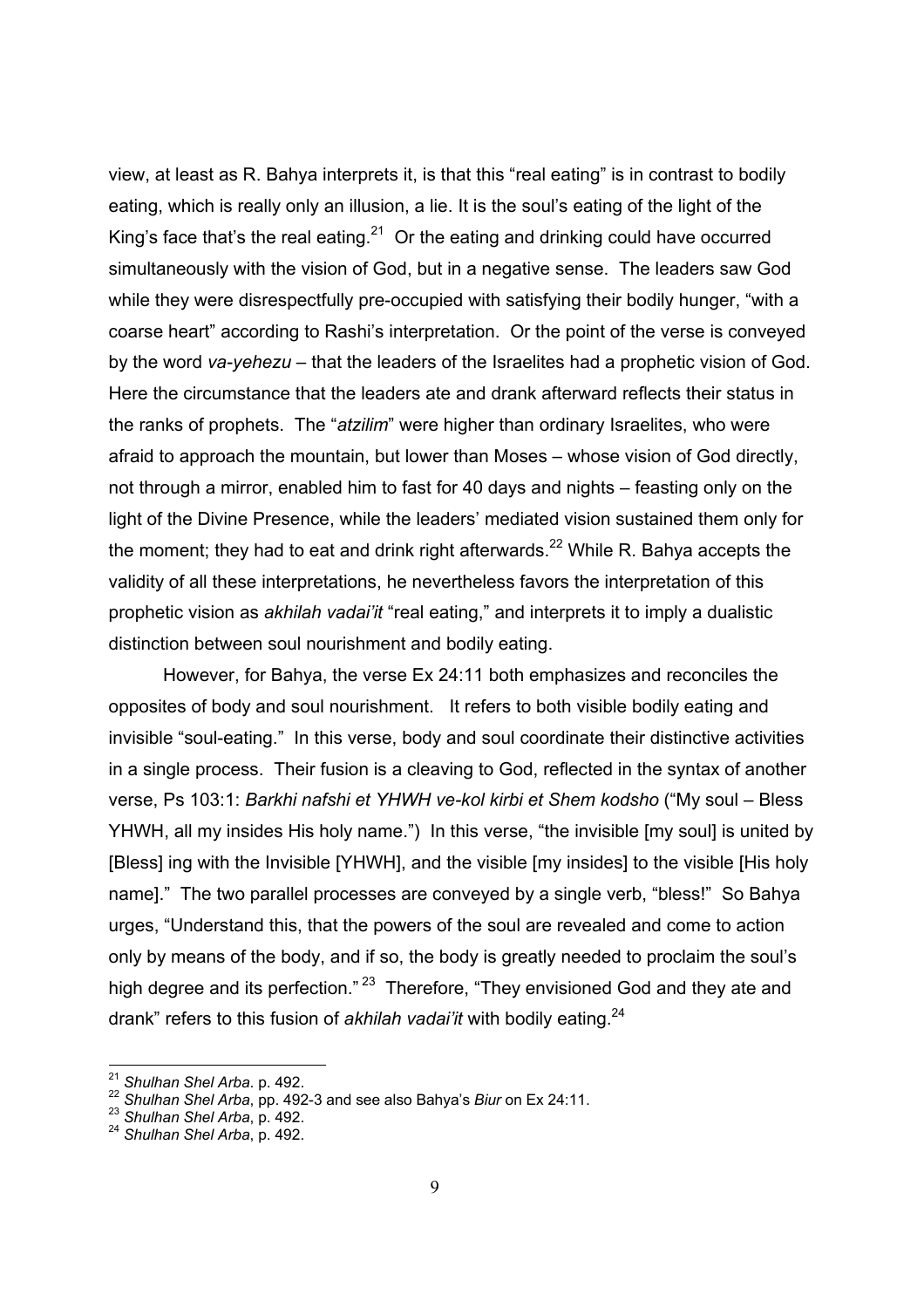Bahya also associates other examples of *akhilah vadaiíit* with Ex. 24:11. The leaders' vision in Ex 24:11 was like the eating of the manna in the wilderness, and similar to the menu of the future messianic banquet. The manna is a form of "light food" [*toldot ha-or ha-elyon* (lit., "offspring of the Upper Light")], analogous to the light of the Shekhinah on which the righteous are destined to feast in the world to come, and the regular diet of the heavenly beings attending upon God.25 Likewise, the *akhilah vadaiíit* in Ex 24:11 is a feast of light, as its prooftext in R. Yohanan's midrash states explicitly, "In the light of the face of the King – life!" (Prov 16:15). Indeed, *akhilah vadai't* has multiple meanings and connotations that all come to bear on the situation when Bahya says to think about Ex 24 verse 11 when you're eating.

Similarly, in his Torah commentary on Ex 24:11, Bahya presents the verse's multiple meanings, but here according to his well-known PaRDe<sup>"</sup>S approach, more or less. There Bahya organizes the multiple interpretations systemically under the rubrics "by way of *peshat*," "by way of the midrash," and "the way of the kabbalah."<sup>26</sup> Most of the same interpretations appear in both places.

However, the rhetorical effect is quite different in the two texts. In the commentary, you get a sense of the multiplicity of meanings conveyed by the verse, but little sense of how the different interpretations go together. Not so in *Shulhan Shel Arba*. The multiple interpretations of "*Vayehezu*, etc., ["they envisioned...]" are all brought to bear on the single setting of meal. The context of Scriptural table talk over the table provides a unified Gestalt. Thus, the rhetorical effect is to make the many seem as one. Even Bahyaís language of *kavvanah* reinforces this, directing the mind toward a single point – La-shem shamayim ("for the sake of heaven.") Consequently, a scriptural verse like Ex 24:11 quite easily functions as conceptual shorthand for a much greater network of significations. If multiplicity of interpretation characterizes midrashic approaches to Torah *per se*, in Bahyaís book of meal *hanhagot* - this multiplicity of  $interpretations$  is itself ritualized in the experience  $-$  the midrashic experience is ritualized.

<sup>&</sup>lt;sup>25</sup> S*hulhan Shel Arba*, p. 457.<br><sup>26</sup> Bahya, *Biur, v*.2, pp.255-7.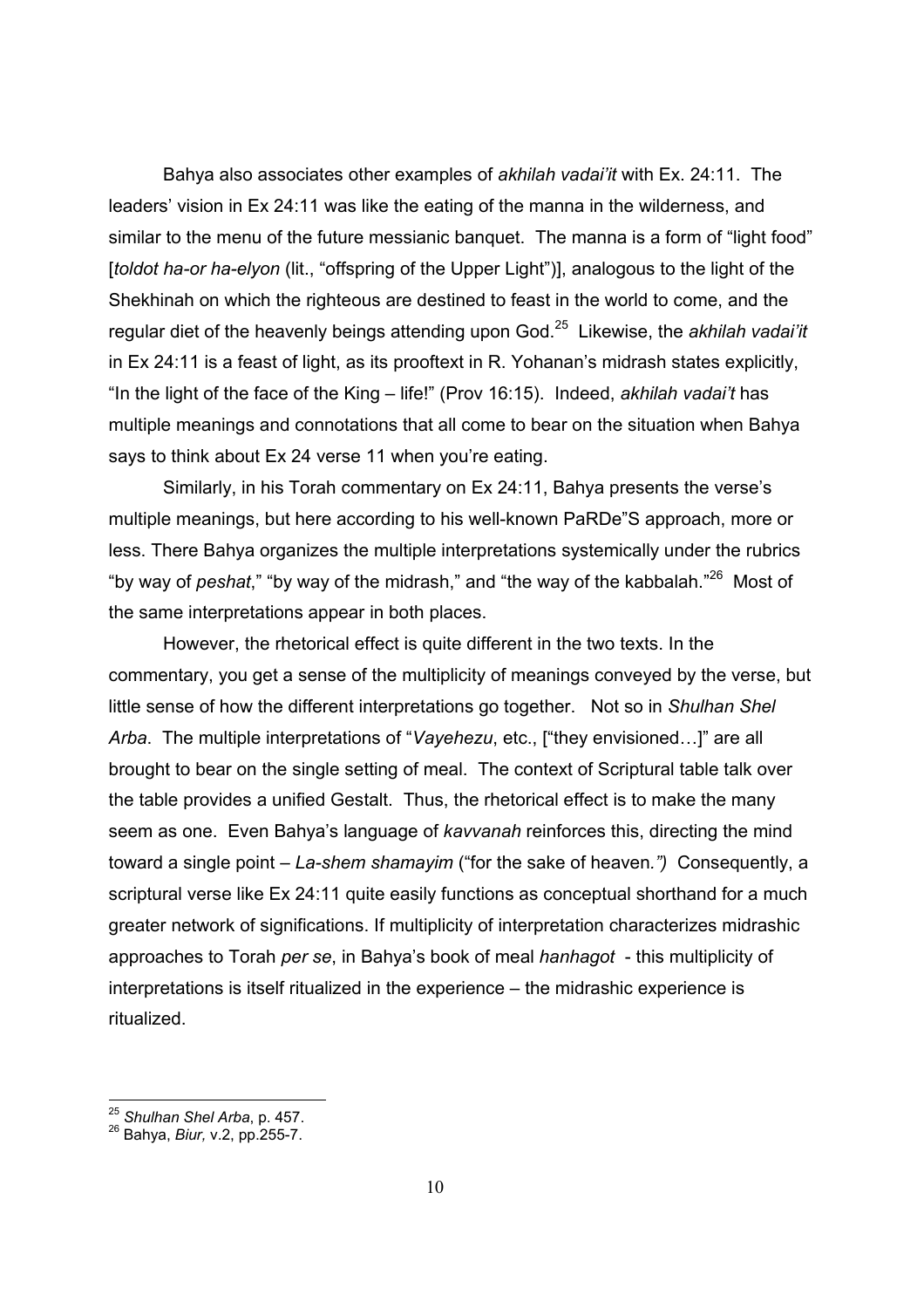Part of the unifying experience of directing one's mind to the true end of bodily eating via scriptural *kavvanot* is paradoxically that the mind starts to ramble about the rich set of metaphorical associations prompted by the initial impulse to apply the scriptures to the body's activity in the first place. Or as Bahya puts it, bodily eating is elevated into divine service when one both "turns one's thought *and* has it ramble [*meshotetet*] about the Holy One Blessed be He.<sup>27</sup> That brings me to my last point about Bahyaís use of Scripture in *Shulhan Shel Arba*. Bahyaís evocation of a rich complex of many scriptural metaphors encourages his readers to not only to fix their minds on the meaning of eating, but also to let loose their minds to freely associate Ex. 24:11 and many other canonical metaphors with their behavior at the table. Indeed, Bahya goes so far as to compare this midrashic experience of rambling from verse to verse at the table to the ancient Israelitesí direct experience of the Divine Presence, the Shekhinah, when they ate the manna. Thus, Bahya says, "the generation in the wilderness, when they were eating the manna, their intention would ramble around [*meshotetet*] the Shekhinah, and they would contemplate.<sup>28</sup>

Thus Bahya prescribes a ritual of saying words of written and oral Torah at the table that is both free-associative and directed, to mimic the prophetic experience of the Israelites who "envisioned God and ate and drank" at Sinai or who felt the Shekhinah when they were eating the manna. How can it be both? The ritual is free associative since Bahya encourages a free play of the mind "rambling" back and forth from scripture to scripture to the circumstances of the meal where they're spoken. That's the power of the metaphors these scriptures convey, to move the participants' minds to associative thinking. The ritual experience is directed insofar as Bahya points to a specific set of written and oral Torah passages about eating and the table, verses and midrashic complexes, to be said or alluded to, albeit metaphorically, and circumscribes the occasions where they are to be said: meals.

Though I've already referred in passing to many of the metaphorical passages Bahya uses, I think it would still be helpful to conclude with a table of the main root metaphors and the scriptural or talmudic phrases that usually serve as shorthand for

<sup>&</sup>lt;sup>27</sup> Shulhan Shel Arba, p. 496.<br><sup>28</sup> Shulhan Shel Arba, p. 496.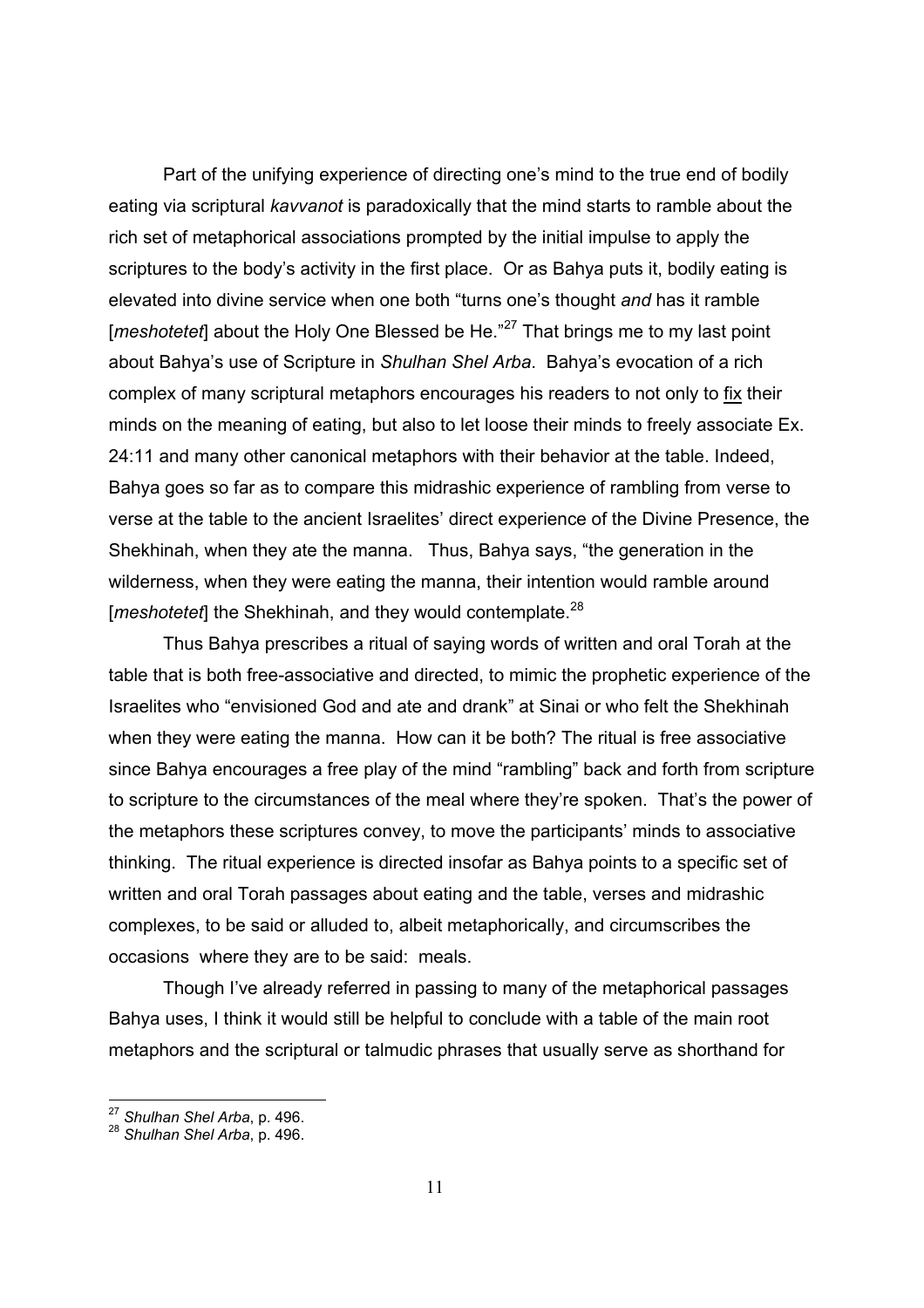them in *Shulhan Shel Arba,* though this chart in no way exhausts the rich array of scriptural allusions R. Bahya has assembled in his little book.I also note (in the footnotes) where and how frequently these verses appear in *Shulhan Shel Arba*, as well in R. Bahyaís commentary on the Torah, when he interprets them the same way. Apart from the first metaphor I list, which is probably the most important of the Biblical metaphors Bahya uses, they are in no particular order. However, each metaphor and its accompanying verse(s) possess both verbal and conceptual links to one another that make it difficult not to associate them in the context which R. Bahya presents them. The rabbinic "verses" in particular have a special, double duty here. Like the scriptural verses, they are shorthand for specific metaphors, but they are also shorthand for particular midrashim that give the original scriptural verses and their metaphors different, additional connotations. Thus, the allusions to *Vayikra Rabba*, *b. Pesah* 49b, and *m. Avot* 3:3 are cues to understand the scriptural verses they quote(e.g., Ex 24:11 and Prov.16:15; Lev. 11:46; and Ez 41:22) according to their midrashic meaning as well as to their *peshat*. In effect, R. Bahya in his ethical manual "practices" the theory of the simultaneously multiple meanings of scripture (PaRDeS = Peshat, Remez, Drash,and Sod) that he "preaches" in his Commentary on the Torah. Thus, the key Biblical and rabbinic "verses" that I've listed in the chart below convey several different root metaphors at once and they are often re-used in different places to emphasize different metaphors. R. Bahya makes a point of using precisely the Biblical and rabbinic shorthand phrases to connect, overlap, and associate the root metaphors, not to mention to legitimate them with the authority of the Written and Oral Torah as the word of God. By listing the metaphors and scriptural shorthand for them that Bahya ritualizes in *Shulhan Shel Arba* here in one place, I wish to offer my readers the opportunity to make the same sort of associative connections Bahya encourages. Of course to really have this occur as Bahya intended, you should be doing this over a meal, with my paper "on [your] table...set down by [your] right hand," as Bahya would say.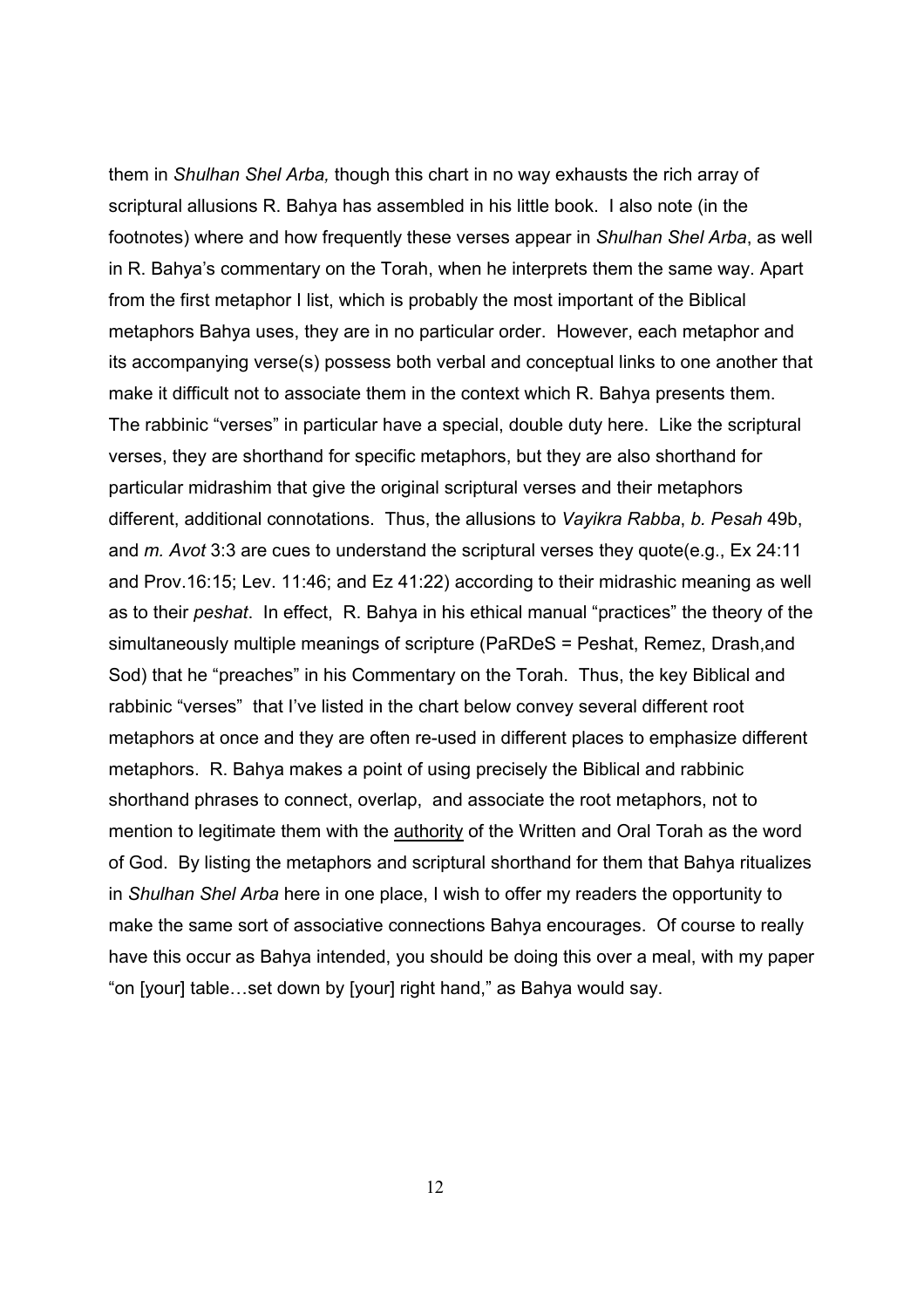| <b>Root metaphors</b>                       | Biblical (B) or rabbinic shorthand                      |
|---------------------------------------------|---------------------------------------------------------|
|                                             | phrase/midrash (M)                                      |
|                                             |                                                         |
| Seeing is eating                            | $\bf B$ : Ex. 24:11ויחזו את אלהים ויאכלו וישתו $^{29}$  |
| Seeing God [i.e., in a prophetic vision] is | <b>B</b> : Ex. 24:11: ויחזו את אלהים ויאכלו וישתו as in |
| "real eating"                               | <b>M:</b> Vayikra Rabba 20:10: אכילה ודאית              |
| Light is nourishment                        | B: Is. 66:11: מתענגים מזיו כבודה                        |
|                                             | "Those who enjoy the glow of her glory" <sup>30</sup>   |
|                                             | <b>B:</b> Prov 16:15: באור פני מלך חיים ורצונו כעב      |
|                                             | מלקוש                                                   |
|                                             | "the light of the face of the King is life, like a      |
|                                             | rain cloud for crops" 31                                |
| The table (i.e., altar) in the Temple is    | B: Ez 41:22: ה שלחן אשר לפני ה'                         |
| God's table                                 | This is the table which is before the                   |
|                                             | LORD <sup>32</sup>                                      |
|                                             | <b>B:</b> Job 36:16 ונחת שלחנך מלא דשן                  |
|                                             | "What was set on your table was full of the             |
|                                             | choice fatty portions" 33                               |

## **Bahyaís network of root metaphors:**

<sup>29</sup> *Shulhan Shel Arba*, pp. 492 (2x), 493 (2x), 495, 496; *Biíur Al Ha-Torah*, v.2, pp. 256, 359; v.3, pp. 66, 369

<sup>&</sup>lt;sup>30</sup> Shulhan Shel Arba, pp. 457<br><sup>31</sup> Shulhan Shel Arba, p. 492; Bi'ur Al Ha-Torah, v.1, pp. 165 (petichta to Gen 18 Vayera), 327.<br><sup>32</sup> Shulhan Shel Arba, pp.457, 474, 513.<br><sup>33</sup> Shulhan Shel Arba, p. 497.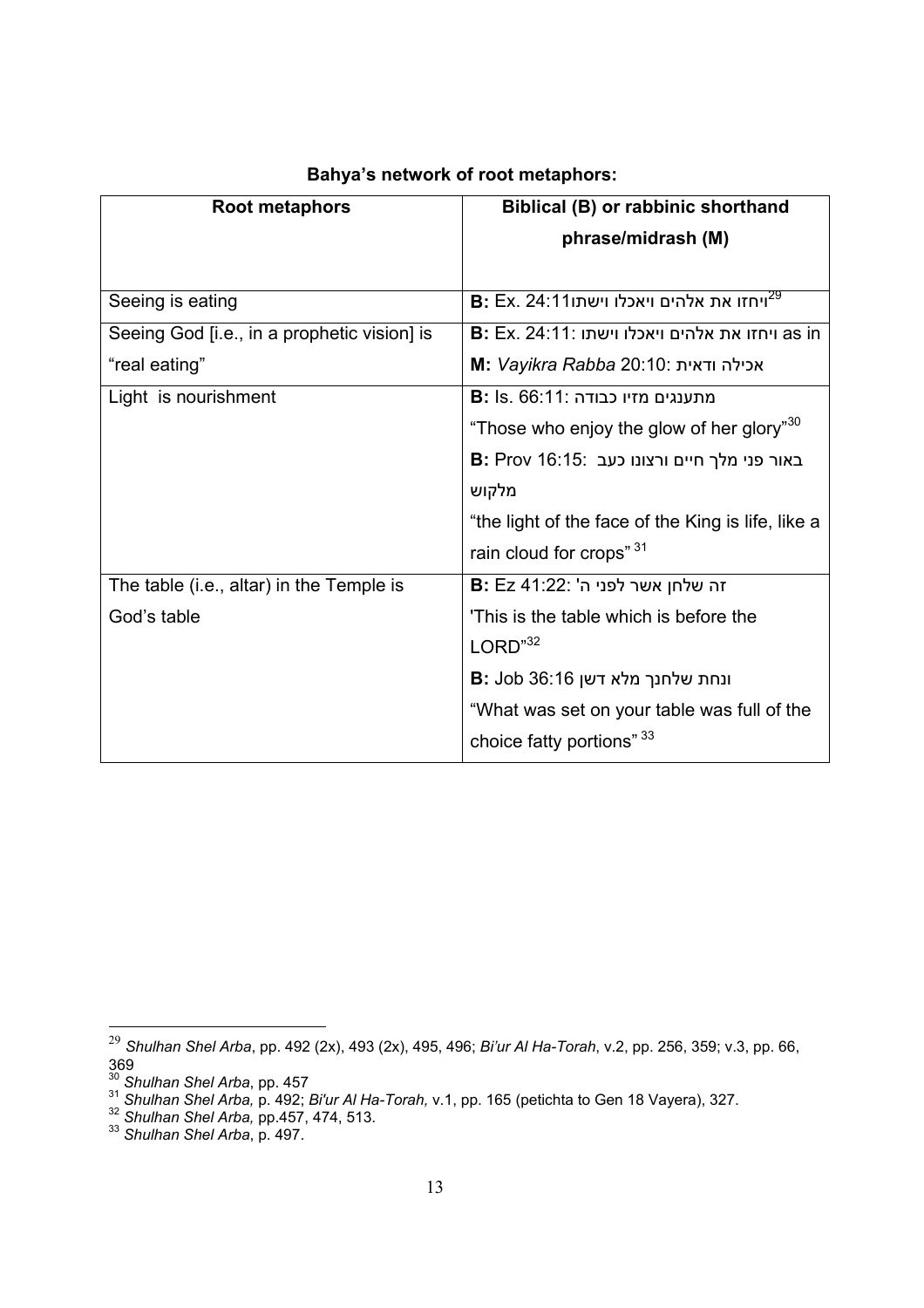| God's table is the Torah scholars' table | <b>B:</b> Ez 41:22: 'This is the table which is                   |
|------------------------------------------|-------------------------------------------------------------------|
|                                          | before the LORD" (as in M: m. Avot 3:3: If                        |
|                                          | three have eaten at one table and have not                        |
|                                          | spoken over it words of the Torah, it is as                       |
|                                          | though they had eaten of the sacrifices of                        |
|                                          | the dead But if three have eaten at one                           |
|                                          | table and have spoken over it words of the                        |
|                                          | Torah, it is as if they had eaten from the                        |
|                                          | table of God, for it is written [Ez 41.22] "He                    |
|                                          | said to me, 'This is the table which is before                    |
|                                          | the LORD. $"^{34}$                                                |
|                                          | B: Lev. 11:46: "This is the torah of beast                        |
|                                          | and fowl" as in M: b. Pesah $49b:35$                              |
|                                          | עם הארץ אסור לאכול בשר (בהמה)                                     |
|                                          | שנאמר זאת תורת הבהמה והעוף <u>כל העוסק</u>                        |
|                                          | <u>בתורה</u> – מותר לאכול בשר בהמה ועוף. וכל שאינו                |
|                                          | עוסק בתורה – אסור לאכול בשר בהמה ועוף.                            |
| Saying words of Torah is offering        | <b>B:</b> Ez. 41:22 (as in <b>M:</b> <i>m.Avot</i> 3:3): "This is |
| sacrifices                               | the table which is before the LORD"                               |
|                                          | B: Job 36:16 ונחת שלחנך מלא דשן                                   |
|                                          | B: Lev. 11:46: "This is the torah of beast                        |
|                                          | and fowl" as in M:                                                |
|                                          | b. Pesah 49b:                                                     |
|                                          | עם הארץ אסור לאכול בשר (בהמה) שנאמר זאת                           |
|                                          | תורת הבהמה והעוף <u>כל העוסק בתורה</u> – מותר                     |
|                                          | לאכול בשר בהמה ועוף. וכל שאינו עוסק בתורה –                       |
|                                          | אסור לאכול בשר בהמה ועוף.                                         |
| The Divine Presence is Bread             | <b>B:</b> verses about manna, e.g., Ex 16:4; Dt.                  |

<sup>-</sup><sup>34</sup> Shulhan Shel Arba, p.474.<br><sup>35</sup> Shulhan Shel Arba, p. 496.

<sup>36</sup> *Shulhan Shel Arba*, pp. 497.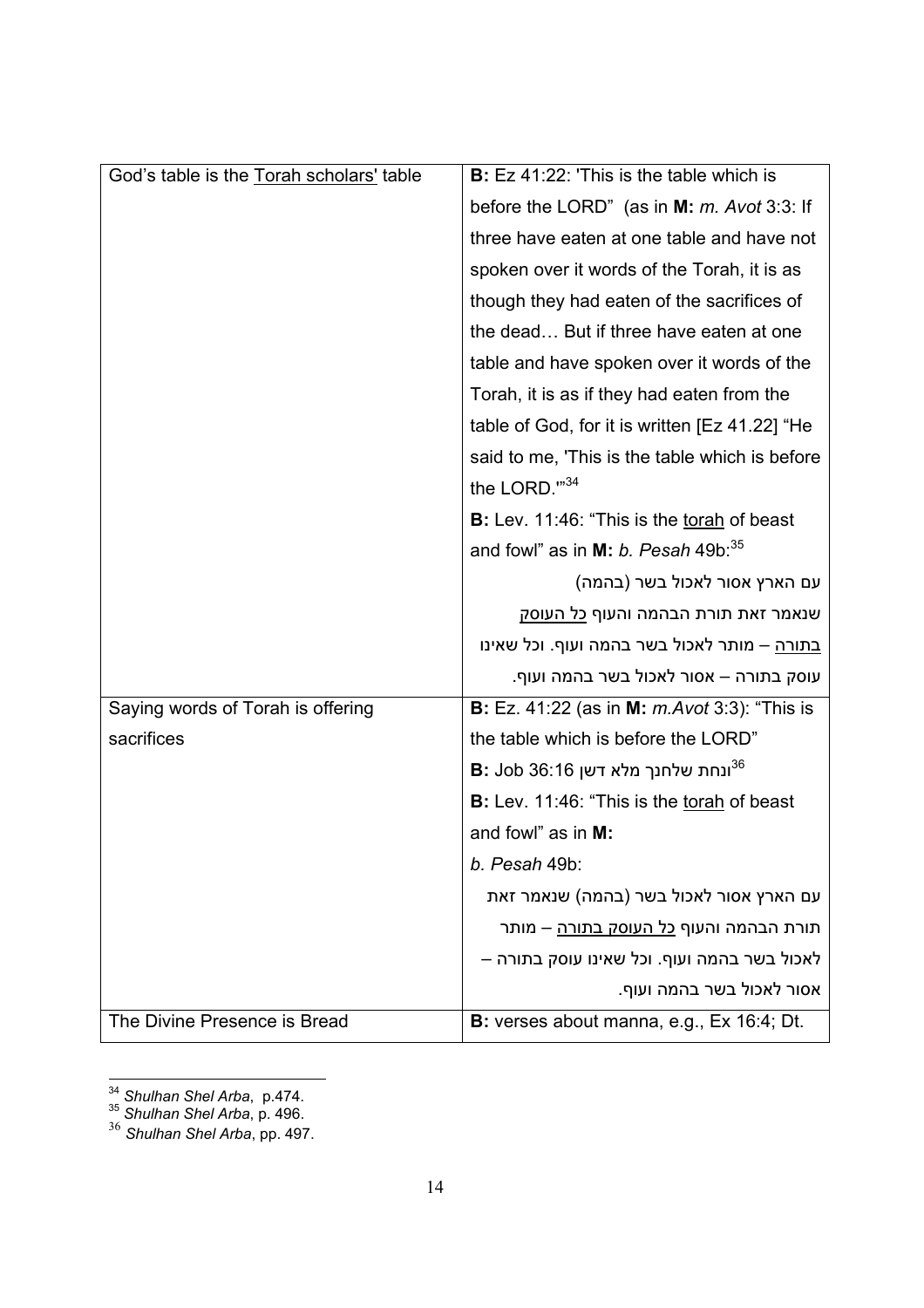|                                            | $8:3^{37}$                                           |
|--------------------------------------------|------------------------------------------------------|
|                                            | <b>B:</b> Nu 28:2: את קרבני לחמי לאשי ריח נחחי;      |
|                                            | "My sacrifice, my bread, to my fire a                |
|                                            | pleasing odor" [I give My Presence, (lit., My        |
|                                            | Nearness, korbani), that is, "My bread," to          |
|                                            | my fire, that is, the soul (reading re'ah as         |
|                                            | <i>ru'ah</i> ) pleased with me] <sup>38</sup>        |
| "Eating burns like fire" [Makes nothing    | <b>B:</b> Nu 28:2: את קרבני לחמי לאשי ריח נחחי;      |
| from something, something from             | "My sacrifice, my bread, [when it goes] to           |
| something] <sup>39</sup>                   | my fire [turns into] a pleasing odor" [i.e., a       |
|                                            | puff of smoke]                                       |
| "Torah scholars are God's fire"            | -40<br>B: Nu 28:2ס את קרבני לחמי לאשי ריח נחחי       |
|                                            |                                                      |
| Saying a "blessing to the Lord," that is,  | B: Ps 103: ברכי נפשי את יהוה וכל קרבי את שם          |
| talking, is a fusion of body and soul      | <sup>41</sup> קדשו                                   |
|                                            |                                                      |
| Knowing is divine worship                  | <b>B: Prov. 3:6: בכל דרכך דעהו</b>                   |
|                                            | "In all your ways know Him" <sup>42</sup>            |
| Bodily eating with thought is divine       | B: Lev. 11:46: "This is the torah of beast           |
| worship"                                   | and fowl" (as in M: b. Pesah 49b:                    |
|                                            | עם הארץ אסור לאכול בשר (בהמה)                        |
|                                            | שנאמר זאת תורת הבהמה והעוף <u>כל העוסק</u>           |
|                                            | <u>בתורה</u> – מותר לאכול בשר בהמה ועוף. וכל שאינו   |
|                                            | עוסק בתורה – אסור לאכול בשר בהמה ועוף. <sup>43</sup> |
| Bodily eating without thought is beastly   | B: Lev. 11:46: "This is the torah of beast           |
| A person without an intellectual soul is a | and fowl" as in M:                                   |

<sup>&</sup>lt;sup>37</sup> Shulhan Shel Arba, p. 493<br>
<sup>38</sup> Shulhan Shel Arba, p. 492.<br>
<sup>39</sup> Brumberg-Kraus, "Meat-Eating," pp. 251-2.<br>
<sup>40</sup> Brumberg-Kraus, "Meat-Eating," pp. 253-5.<br>
<sup>41</sup> Shulhan Shel Arba, p. 494, 497.<br>
<sup>42</sup> Shulhan Shel Arba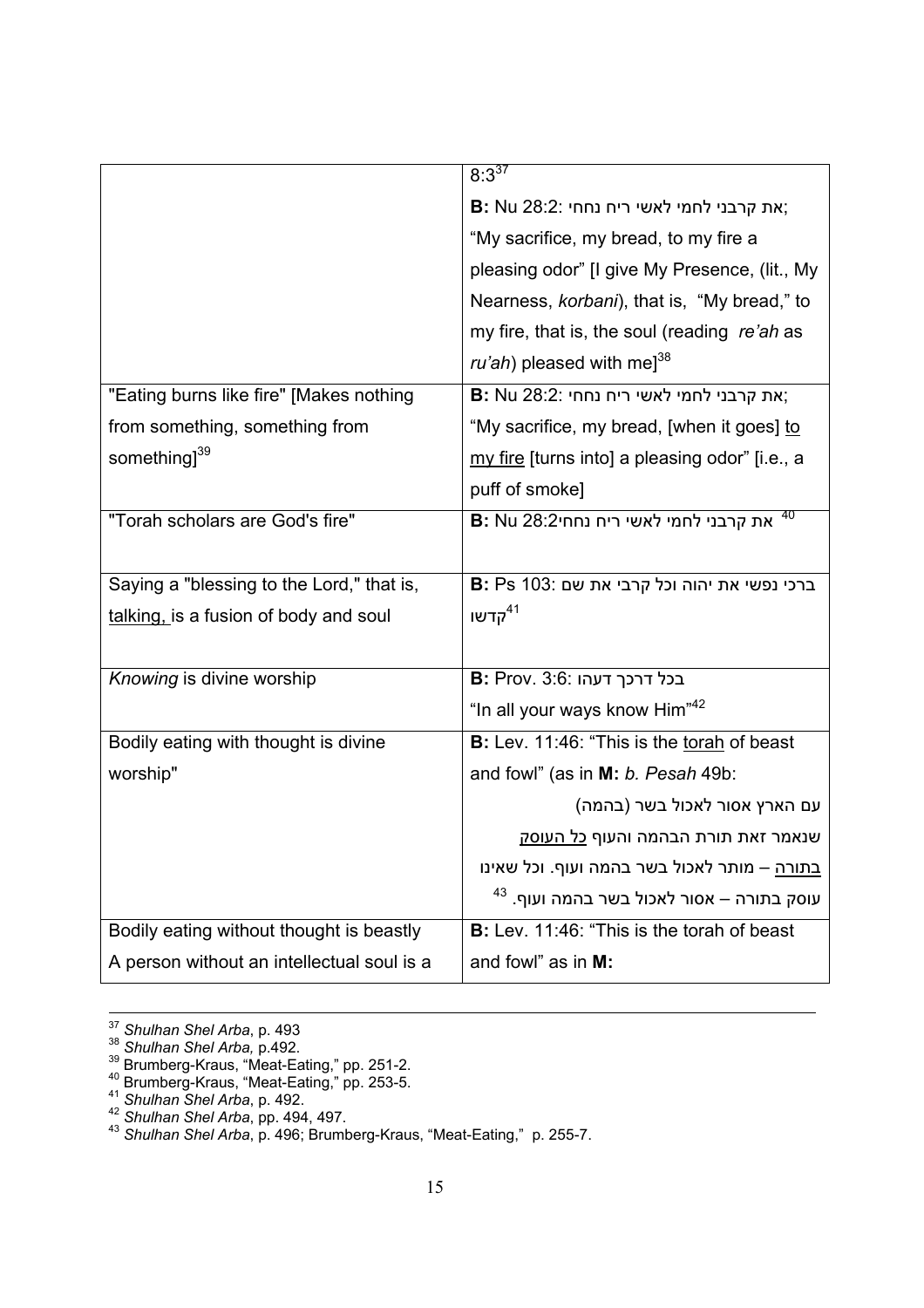| beast                                  | b. Pesah 49b:                                        |
|----------------------------------------|------------------------------------------------------|
|                                        | עם הארץ אסור לאכול בשר שנאמר זאת תורת                |
|                                        | <u>הבהמה</u> והעוף כל העוסק בתורה – מותר לאכול       |
|                                        | בשר בהמה ועוף. וכל שאינו עוסק בתורה – אסור           |
|                                        | לאכול בשר בהמה ועוף.                                 |
|                                        | Namely, the "torah of the beast" is the torah        |
|                                        | about the <i>am ha-aretz</i> , that is, "the beast!" |
|                                        | 44                                                   |
|                                        |                                                      |
| "The soul feeds on thought as the body | B: Ps 103:1: ברכי נפשי את יהוה וכל קרבי את           |
| feeds on food"                         | שם קדשו $^{45}$                                      |
|                                        | M: <i>m. Avot</i> 3:17: אם אין קמח אין תורה          |
|                                        | ["Without 'dough' there's no Torah"] <sup>46</sup>   |

By saying Scriptural passages that convey these metaphors *at the table*, R. Bahya encourages what I have called a sort of "directed free association." To reiterate, it is free association in the sense that R. Bahya wants to prompt a chain of associations by speaking verses of Torah about the table over the table. The meal is not just a foretaste of the world to come, it is the past manna miracle, it is a taste of supernal light, it is Mt. Sinai, it is prophetic vision, it is what keeps us from being animals, it is divine service  $-$  it is all these things and more AT ONCE! It is directed, in the sense that it is all directed toward the same concrete experience of a communal meal. It is many "words of Torah" (*divrei Torah*) over one table. *Zeh ha-shulhan asher lifnay Adonai!* [ì*This* is the table before the Lord." $147$  Self-conscious experiences of thinking aloud about Torah are fused with the concrete experiences of eating and drinking at the table. That is how R. Bahya "ritualizes" scripture in *Shulhan Shel Arba. Shulhan Shel Arba* "scripts" ritual performances of textual study at meals to heighten its users' awareness of their *experience* of imaginative "midrashic" re-interpretations of Jewish traditions. At its best,

<sup>&</sup>lt;sup>44</sup> Brumberg-Kraus, "Meat-Eating," pp. 243-6, 248.<br><sup>45</sup> *Shulhan Shel Arba*, p. 492, see above, n20.<br><sup>46</sup> *Shulhan Shel Arba*, p. 496; *Biur* on Ex 24:11.